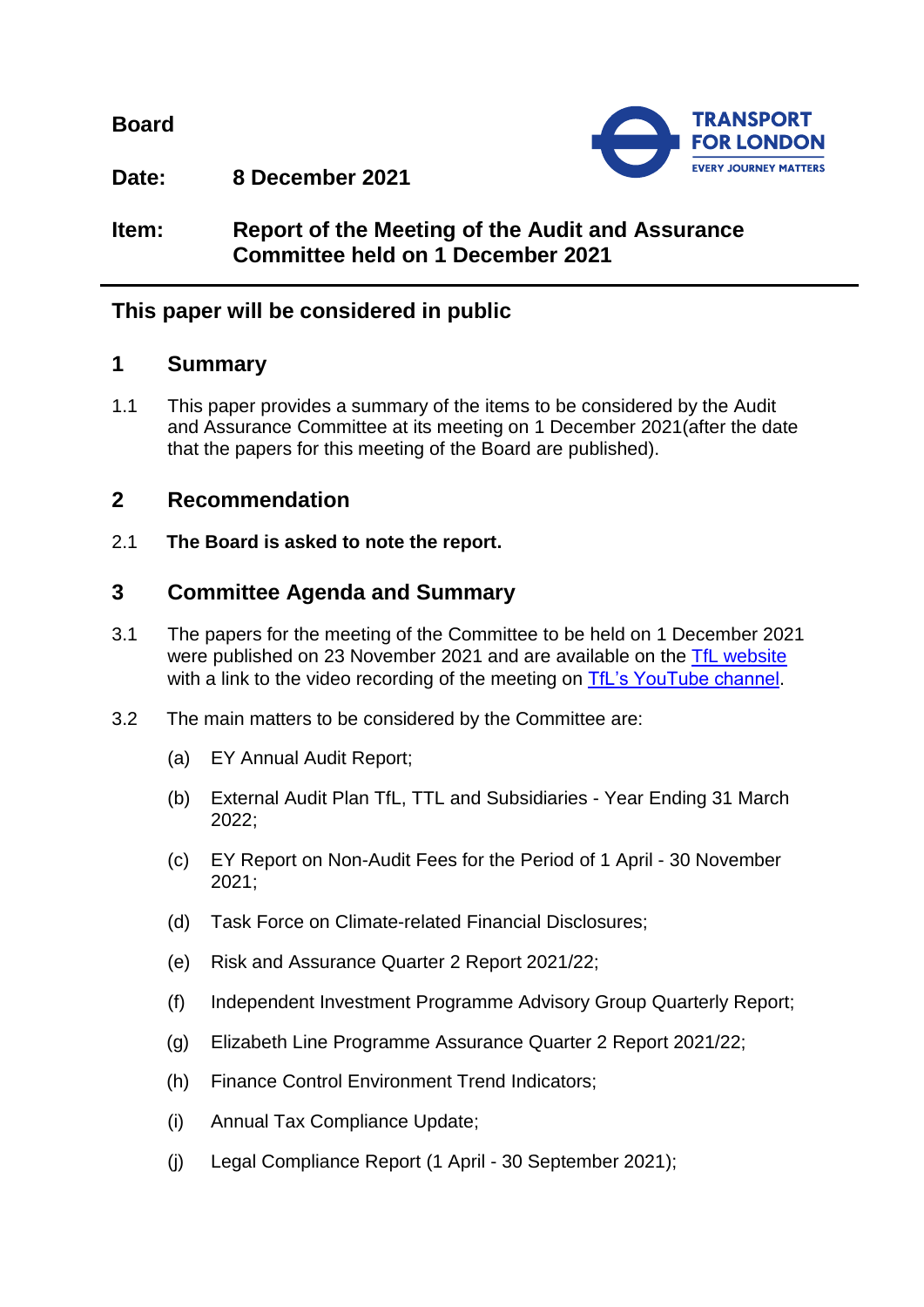- (k) Register of Gifts and Hospitality for Members and Senior Staff; and
- (l) Enterprise Risk Update Major Security Incident (ER4).
- 3.3 A summary of the items to be considered and decisions to be taken is provided below. The more detailed minutes of the meeting will be published ahead of the meeting of the Committee on 16 March 2022.

# **4 Issues Discussed**

### **EY Annual Audit Report**

4.1 The Committee is asked to note the status of the Annual Audit Report issued by Ernst & Young (EY).

#### **External Audit Plan TfL, TTL and Subsidiaries - Year Ending 31 March 2022**

4.2 The Committee is asked to note EY's plan for the audit of the financial statements for TfL, Transport Trading Limited (TTL) and its subsidiaries.

### **EY Report on Non-Audit Fees for the Period of 1 April - 30 November 2021**

4.3 The Committee is asked to note the details of fees billed by EY for non-audit services.

## **Task Force on Climate-related Financial Disclosures**

4.4 The Committee is asked to note the report from EY on the work of the Task Force on Climate-related Financial Disclosures and its application to TfL.

## **Risk and Assurance Quarter 2 Report 2021/22**

4.5 The Committee is asked to note the report on work completed by the Risk and Assurance Directorate during Quarter 2 of 2021/22, work in progress and planned to start.

### **Independent Investment Programme Advisory Group (IIPAG) Quarterly Report**

4.6 The Committee is asked to note the IIPAG quarterly report and work undertaken since the last meeting.

#### **Elizabeth Line Programme Assurance Quarter 2 Report 2021/22**

4.7 The Committee is asked to note the overview of programme assurance activity in relation to the Elizabeth line during Quarter 2 of 2021/22.